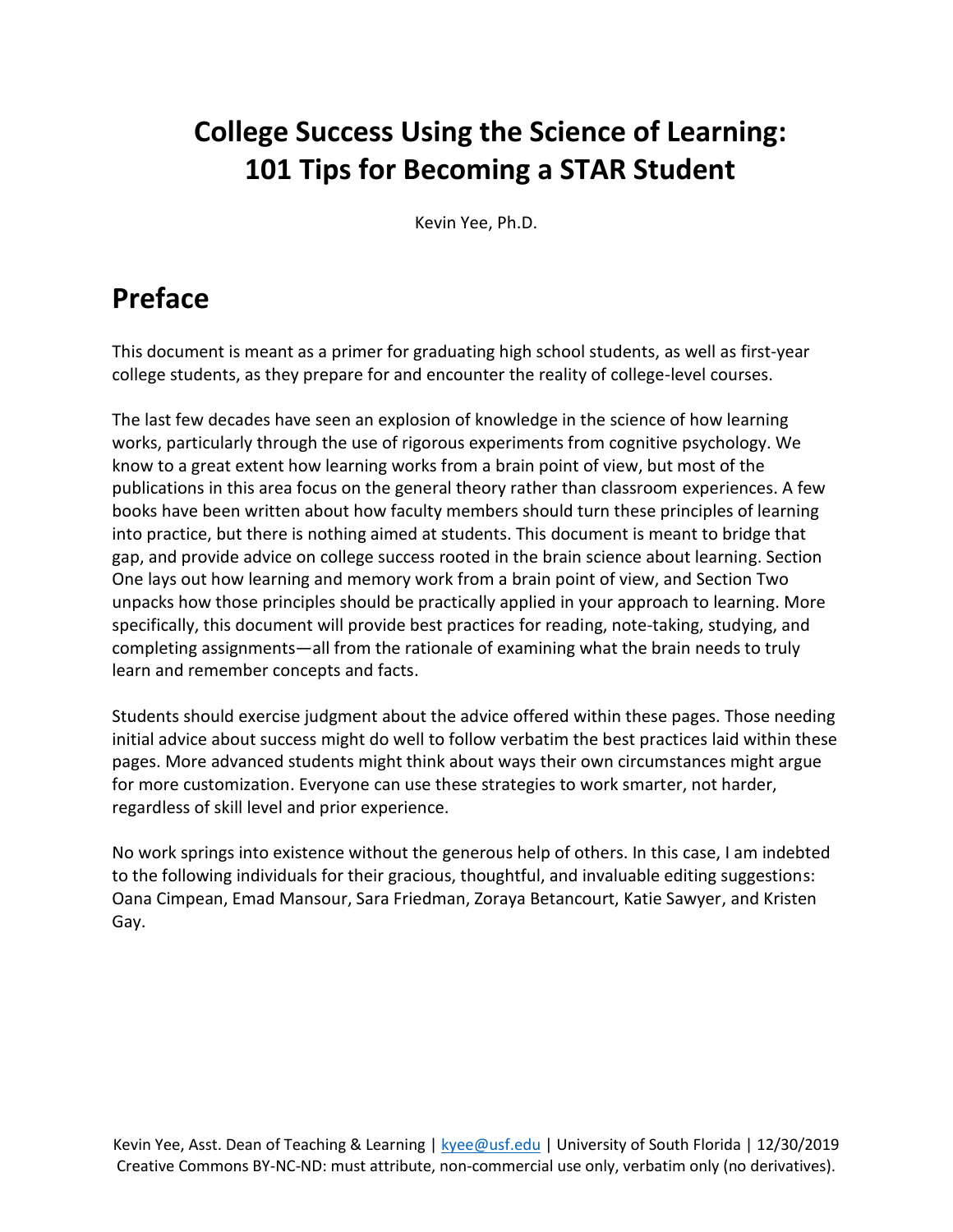## Section One: Learning and Memory

Chapter One – Memory

- 1. **The acronym "STAR" captures the main elements of the effort needed to store long term memories: spacing, tackling, attention, and retrieval**. We'll go through each of these individually in the coming pages, but it's important to remember that together, they form the basis of our recommendations for effective practices when taking notes and studying for tests—the heart of your academic endeavors.
- 2. **Spacing: you remember FAR more when you study material spaced out over several days**. Bunching up all your studying the night before a test might actually work for the test the next day, but the knowledge won't be stored for times when you will need it later—like a comprehensive final exam. It works far better to spread out studying over several days, letting your brain sleep in between sessions.
- 3. **Tackling: everything from taking notes in lecture to studying for a test requires EFFORT in the form of sustained levels of high concentration**. Your brain must be active, organizing concepts, relating new information to familiar contexts, and making connections both forward and backward in the semester's content. You (hopefully) already know that simply being in a lecture hall and hearing material does not mean that you'll remember it. There is no such thing as osmosis for learning, as if simply being exposed to knowledge will mean you can retrieve it later. It takes discrete mental effort to store and later retrieve any memory, including facts, figures, definitions, and formulas.
- 4. **Attention: because memory formation is extremely difficult when attention is split, multitasking must be avoided at all costs**. Scientists agree that "multitasking" does not even truly exist. What students do in boring classes is better labeled "task switching," since the brain can only pay attention to one thing at a time. Experimental results are quite conclusive that students who task-switch perform worse than those who remain focused on just one task. Therefore, it's important to avoid distractions and temptations during lecture time.
- 5. **Retrieval: practicing matters—a lot**. Since neural pathways in the brain, the building blocks of memory, are strengthened by repeated use, retrieval becomes easier the more that material is practiced. The reverse is also true: without practice, attempts to retrieve the memory (such as during a test) are much more likely to fail.
- 6. **The STAR elements should be employed together.** Particularly when studying, retrieval practice should take place without distractions, with purposeful concentration that highlights forging connections and contexts, and intentionally mixing together practice of older concepts with newer ones. The same goes for notetaking during class, when purposeful brain activity should be at its highest levels.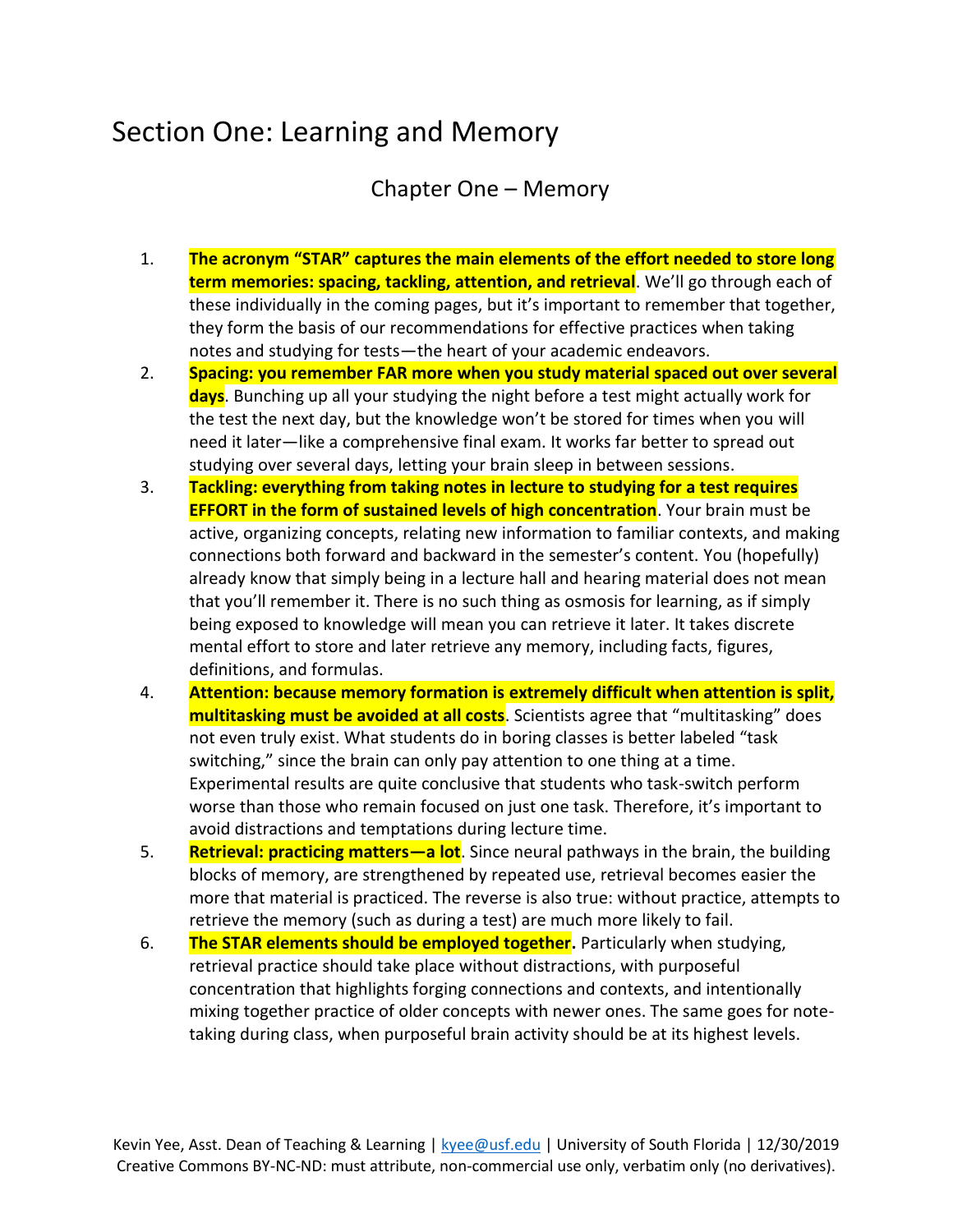### Chapter Two – Beyond Memory

- 7. **Forget whatever you've heard about learning styles**. Despite what you may have been told in school earlier, it turns out that no one is truly a "visual learner" or an "auditory learner." You may have preferences (such as studying alone vs. in groups, in quiet vs. with music, etc.), but these surface preferences conceal the deeper truth about learning. Using rigorous experimental testing, scientists have proven over the past few decades that the way we humans learn is more alike than different, and the core principles of STAR for memory apply to everyone equally, regardless of learning preferences.
- 8. **Feed and pursue your interests motivated by higher purposes**. Some students want to help others, for instance, while others want to find climate and pollution solutions. Connection-making and learning are naturally deep and strong when inherent interest is high, so keep your heart in mind when selecting a major. Choosing a major you love will literally make learning easier from a brain point of view.
- 9. **Don't give up, even when your grades are discouraging**. Research shows that resilience in the face of adversity, sometimes called simply grit, is an important marker of success. Put another way: failing the first time only defines you if you allow it by giving up. It's your adaptability when trying alternate methods that will drive your ultimate learning.
- 10. **Tackle college with a "growth" mindset**. Neither intelligence nor performance is fixed, and any failures can be overcome by determination and practice. Failures, in fact, should be perceived as normal, natural, and expected. These are challenges that spur you to the next level of learning and performance.
- 11. **Approach college work knowing that you can handle it**. Remember, you would not have been admitted if the college didn't think you could succeed! Believing in your ability to perform a task is more than a feel-good platitude; it has the weight of science. Those who lack self-efficacy face physiological barriers to learning—the brain actively makes it harder to learn if you believe the task to be too difficult. Fortunately, the reverse is true as well. It gets easier when you believe you can do it.
- 12. **Seize opportunities to engage in reflection**. When reflecting, you should think about the context for course concepts and connections between those concepts. Do you have any gaps in prior knowledge that need to be filled before you can be successful? Do you see how the separate parts integrate into a cohesive whole, or how the larger system works? Can you apply something you learned in one context to a problem in another context? Reflection is a key tool to move beyond comprehension to true wisdom.
- 13. **Cultivate ways to ponder your own processes of learning and thinking**. Research shows that this kind of metacognition is beneficial beyond just self-awareness, and leads to actual gains in test performance. When you become aware of your own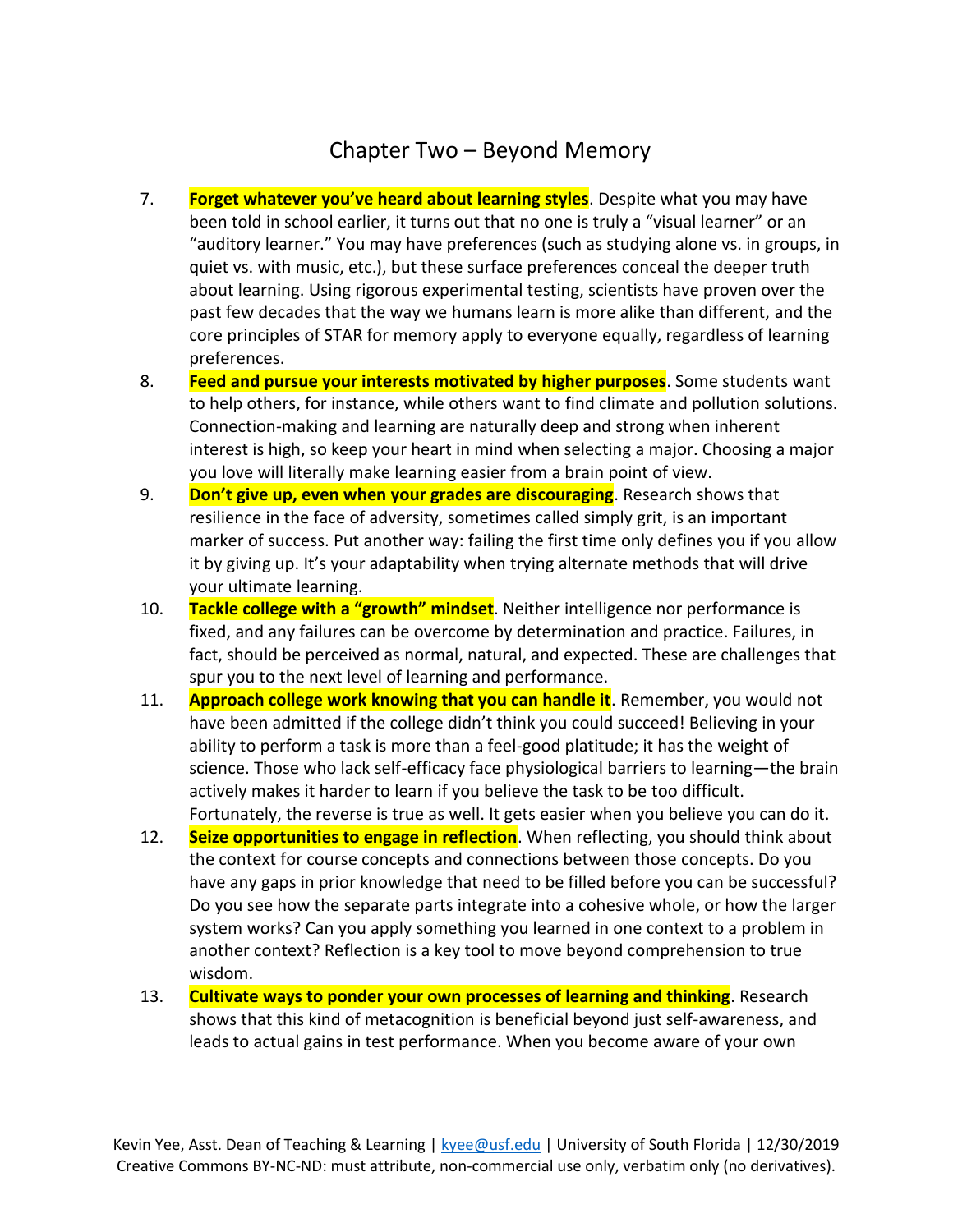thought processes and habits, you end up leveraging them more successfully to maximize learning.

14. **It helps to identify which task in "Bloom's Taxonomy" faculty are asking you to master at any given moment**. This schema for education dictates many faculty actions. They are asking students to do one of these actions at any given moment: knowledge, comprehension, application, analysis, synthesis, or evaluation. These items are arranged in a hierarchy, with evaluation on top. In-class activities are often "application" or below, while larger projects are often "analysis" and above. Knowing what they want you to master makes it easier to accomplish the task.



Bloom's Taxonomy (1956)

- 15. **Recognize that faculty in certain disciplines are trying to move you away from assuming the world consists of "right" and "wrong" answers**. In fact, some faculty are impatient with students who seek only "the right answer." Many faculty are looking for students to embrace complexity rather than right/wrong answers, and to still be able to isolate a winning solution, as long as they have defensible justifications.
- 16. **Always think in terms of "messy" problems**. Your faculty members may (or may not) provide you with intricate, involved, and messy problems to work on, but even if they do not, you should dream up your own. Messy problems are ones that resist simple solutions, often requiring expertise in more than one discipline to address adequately. You should train your mind to think in terms of messy problems,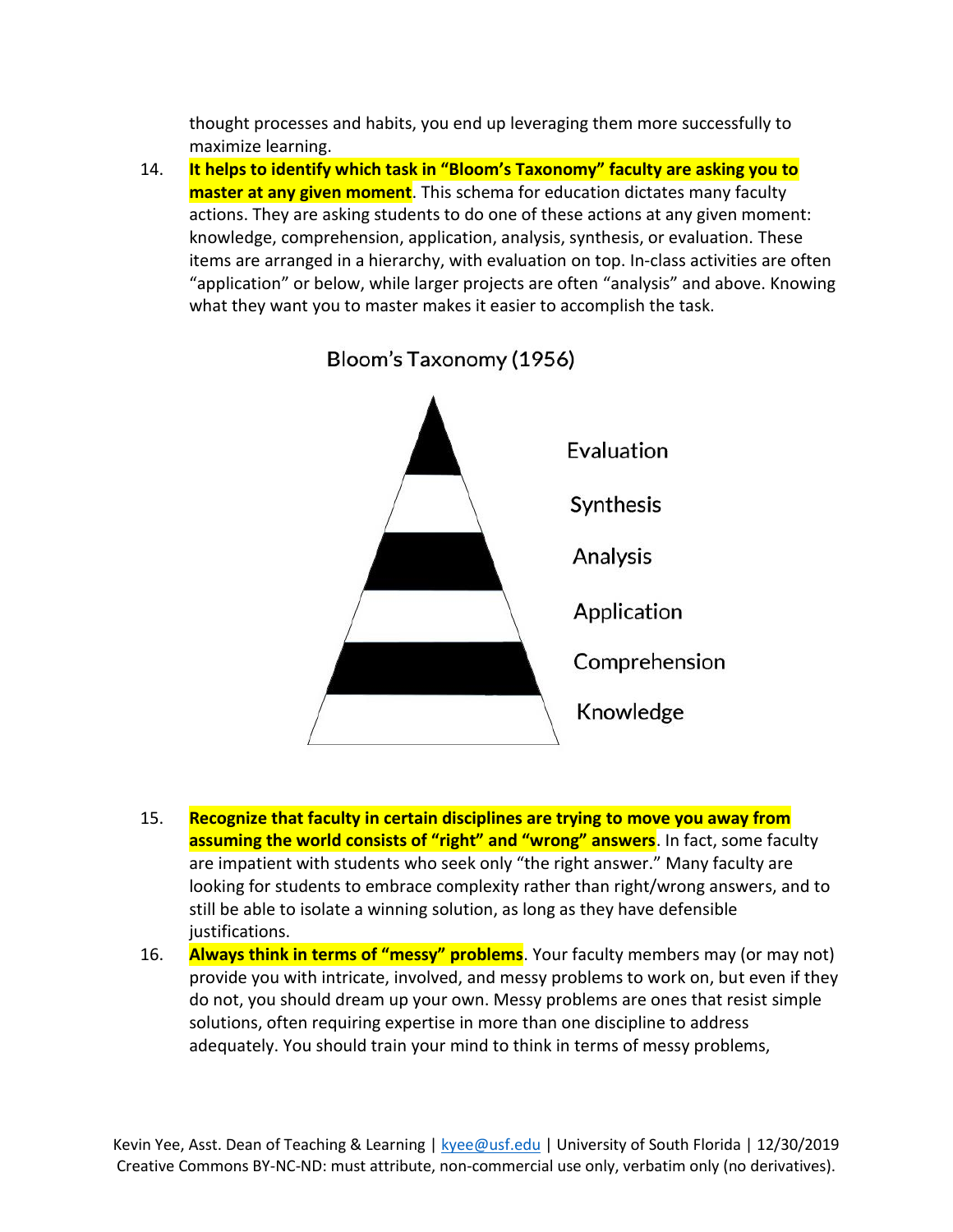endlessly hypothesizing and discarding possible solutions, as these types of problems most accurately reflect what awaits graduates in the workplace.

17. **Seek out experiential learning opportunities**. Certain types of learning have been demonstrated to be highly effective for students, such as service learning, doing research with a faculty member while an undergraduate student, and working in an internship. When possible, you should seek out these "high impact practices," especially when an entire course is built around them.

## Section Two: Applications

### Chapter Three – Reading

- 18. **Always buy the book!** Don't trust online and word of mouth reviews that suggest the book isn't necessary. You will be massively short-changing yourself if you do not have the required textbooks. Even burdensome costs should not override this principle. Skipping the textbooks is "penny wise and dollar foolish," since you are saving a smaller amount of money but wasting the larger tuition cost by squandering an opportunity. The textbooks provide skills and knowledge, exactly what you are here in college to gain. Electronic versions are also fine.
- 19. **Write in your books**. College is an investment; don't be shortsighted by thinking only of the resale value of your used book and shortchange your education in the process. The notes you make in the margins (or digitally, if it's an e-book) can be critical to prompting effective discussions or even just internal discoveries during the class time. Use the margins to express surprise or disagreement, compare to other passages, and especially to ask questions you don't know the answer to.
- 20. **Highlighting may not be very useful for learning**. Several key studies have demonstrated that highlighting as a reading strategy is largely ineffective, and may even be counter-productive if it generates a false sense of security that you've seemingly mastered the material. The main problem with highlighting is that it perpetuates momentary mastery, but does nothing for long-term memory. When you're away from the book is when you're going to need the information. If you do highlight your readings, remember to be selective, because highlighting everything would look visually the same as highlighting nothing, and also remember to take notes beyond the highlighting that will be more useful for long-term memory. Highlights already on a page, such as in this document, flag your attention and are fine. But adding your own highlights is less effective than taking reading notes.
- 21. **Read for complete understanding**. Rather than considering the text as an introduction and the lecture as the content, consider the reading to be the moment when content is delivered. You should continue to read this thoroughly even in classes when the professor covers the same material in subsequent class sessions.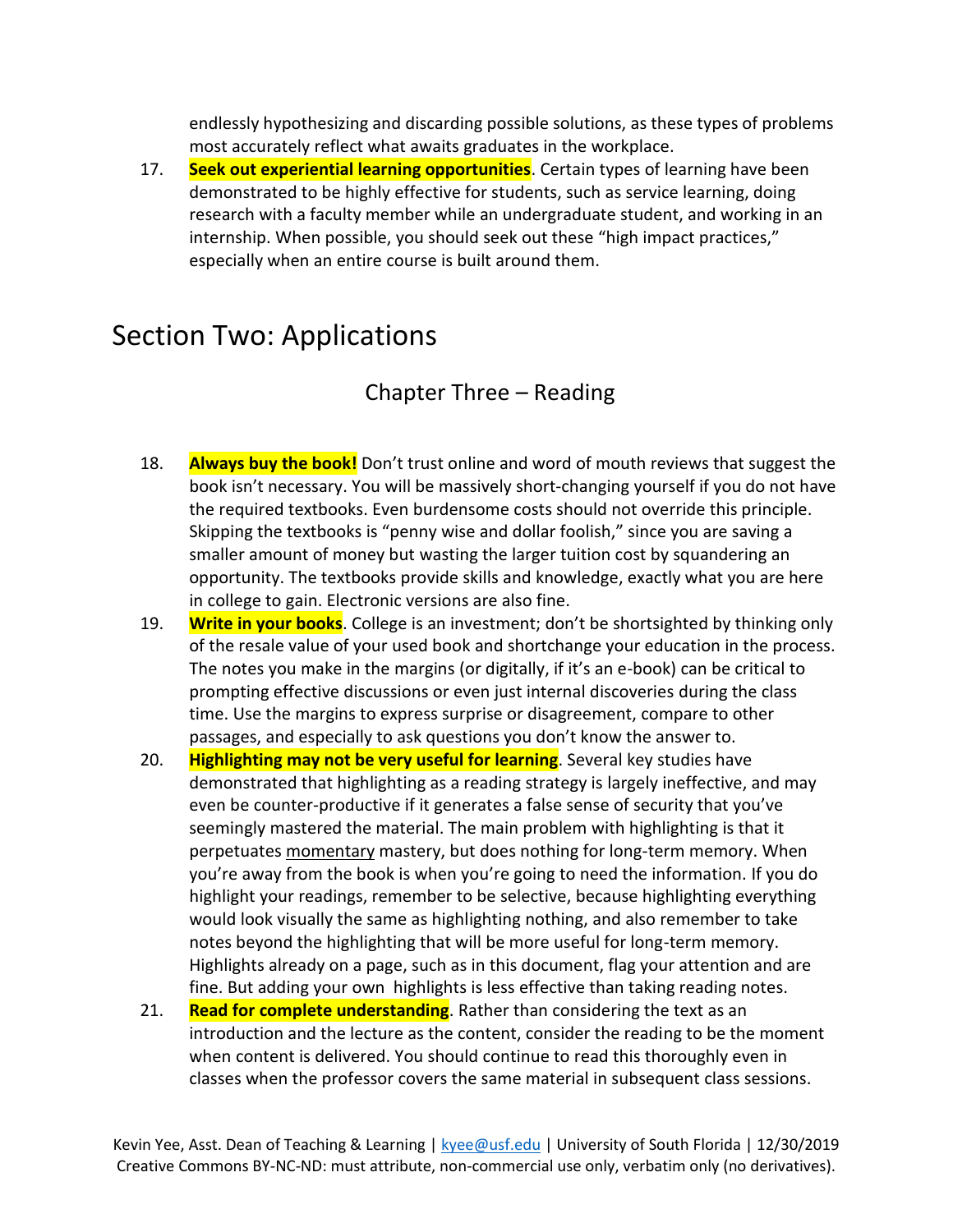- 22. **Avoid reading when tired**. Simply passing your eyes over every word but not understanding them does not count as reading. You need active engagement with the material, and it should not be unusual at all to mentally engage in dialogue with the text. Since sleep is important for memory (more on this later), you should sleep when tired and return to reading when fresh. For this reason, procrastinating about reading assignments will get you into trouble!
- 23. **Make reading a highly engaged activity, with constant mental questioning and note-taking**. The emphasis must be on active thinking and mental processing. One famous strategy is SQ3R (survey, question, read, recite, review), but this is only one option among many. The larger point is that the most effective kind of reading might not be simply to start at the beginning and read it only once.

#### Chapter Four – Note-Taking

- 24. **Always take notes, even in classes that don't seem to demand it**. There is a wellknown phenomenon called the "illusion of mastery" that occurs when students hear an expert explain advanced concepts. During the expert's explanation, students have no questions and thus may not take notes, but many struggle to recreate the skill, logic, or knowledge once away from the expert. Resist the temptation to assume it will be equally obvious later, and record notes during the lecture.
- 25. **Balance note-taking and careful listening**. Because the brain can't truly do two things at one time, any time you spend writing notes will mean reduced attention to the continuing lecture. But notes are important not only for later studying; they also help with starting the process of storing memories. The mere act of taking notes on things that you see, hear, and think creates associations in the brain, and since memories are associative, the taking of notes will improve recall over just listening even if the notes are not looked at later (but they should be looked at!)
- 26. **Take notes for studying, not for comprehensiveness**. Instead of taking notes that try to capture EVERYTHING, aim to take notes which can encourage later recall. That might mean a focus on concepts and definitions, or perhaps formulas. Faculty seldom pack all relevant information into the lectures; the reading covers many important ideas as well. Your job is to record the connections, context, and connotations that are not obvious in the reading. Of course, you need to have done the reading ahead of time!
- 27. **Take notes FAR beyond what's displayed on screen**. Simply capturing the displayed words accurately will often not be enough to jar your memory about the crucial steps, relationships, and concepts discussed while these words were displayed. Take notes that capture the lecture and discussion as well as the slide content.
- 28. **Capture deeper and long-range context in addition to the close details provided by the instructor when taking notes, even when the instructor does not address the**

Kevin Yee, Asst. Dean of Teaching & Learning [| kyee@usf.edu](mailto:kyee@usf.edu) | University of South Florida | 12/30/2019 Creative Commons BY-NC-ND: must attribute, non-commercial use only, verbatim only (no derivatives).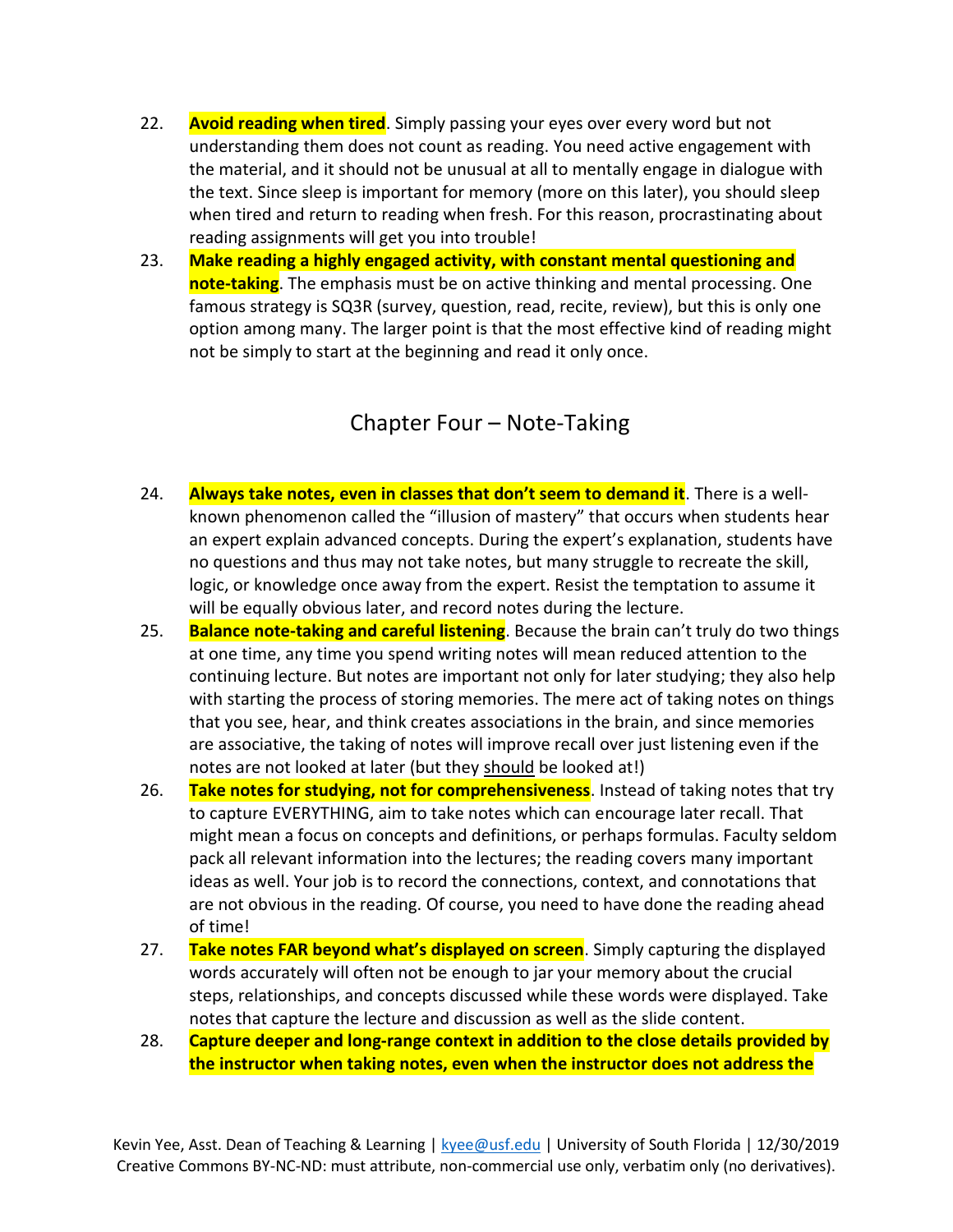**context**. The problem facing instructors is that they have "expert blind spots": because they know the material so well, they don't remember to explain connections and relationships that appear almost too obvious to them. Your task is to place each new piece of information or concept into the proper context so that you see (especially days later) how it fits into the bigger picture. Notes on these kinds of relationships are extra valuable as study aids, precisely because they don't show up in the notes on screen.

- 29. **If presentation slides are made available before lecture, it's acceptable, but NOT sufficient, to print them out**. It might be wiser in some cases to resist printing the slides, the better to approach note-taking as a highly active process during class. If you do print the slides, be certain to augment them HEAVILY with additional detail that captures the lecture and discussions. Far too many students simply print out the notes and do little else, but such an approach will be almost completely ineffective.
- 30. **Take notes with enough detail that you would literally be able to provide a similar lecture to a classmate or roommate**. While we learned earlier not to record everything, you do need to record a significant amount of details. The more details (and context) you record in your notes, the better you'll be able to study from them. More detailed notes also help memory formation even before studying begins. If the class moves too fast to take detailed notes on the spot, take fragmentary notes as needed, but flesh those out with fuller details immediately after the class, before the short-term memory fades. You may also want to develop your own shorthand and abbreviations.
- 31. **Don't take photos of the screen as a replacement for notes**. As described above, the value of note-taking is not in the NOTES, it is in the TAKING. Because memory formation requires effort, a photo alone does no good. Taking a photo during class for later note-taking might be acceptable—provided there really is a follow up later to take curated notes from the photo. But remember the value of the classroom experience is often a combination of notes on screen and words spoken by the instructor.
- 32. **Do not buy notes as a replacement for your own**. If you miss a class, one approach could be to borrow notes from a classmate and then make your own sets of notes (NOT duplicates, but ones of your own devising, using your own words, and especially leveraging your own active thinking about the content). Always keep in mind that notes taken by others might well be less comprehensive than notes you would have taken yourself.
- 33. **Keyword-style notes offer the best format for note-taking**. The fabled Cornell method for notes involves using only the right-hand side of the paper for outlinestyle notes that capture the professor's lecture, leaving the left side free for later inscribing of keywords that both capture the outlined notes holistically, and serve as flash-card style prompts to encourage full recall. The summary at the bottom serves a similar purpose.
- 34. **Experiment with mind map note-taking**. Notes that highlight relationships and interrelationships, often with bubbles and arrows, provide visual context to notes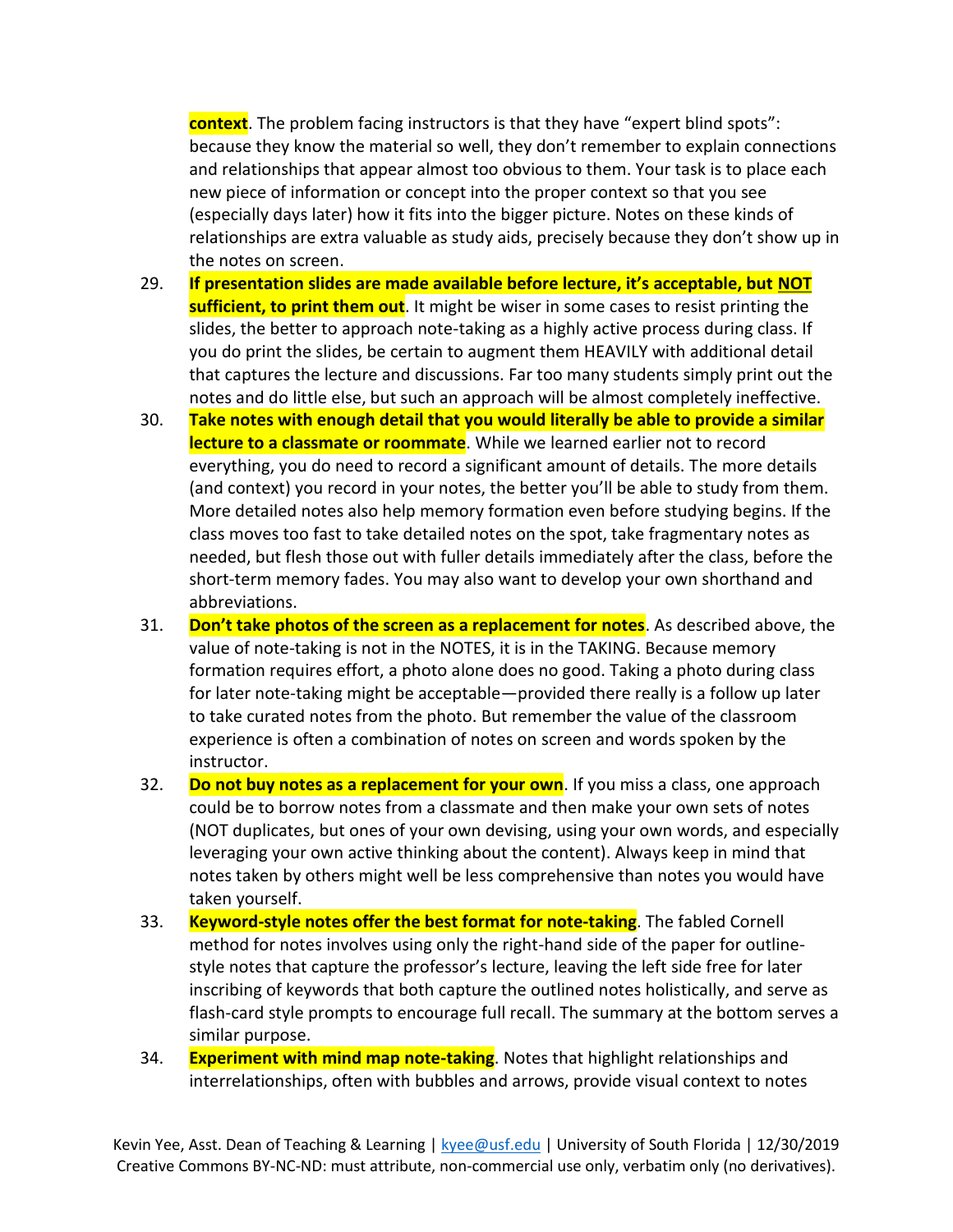that is more valuable during test-taking than simple lists of facts and information. As a bonus, the visual map is usually more clearly recalled and sketched during tests than outline-only notes.

- 35. **Draw diagrams, schematics, tables, charts, and other visually rich concepts in addition to word-based notes, even when the instructor's presentation is only word-based**. The diagrams aid with visual recall later, because you'll be able to visualize the notes and thus have a useful memory link to the content as well. Plus, visual notes increase the chance of memory retrieval simply for being a different modality than the verbal or word-based original delivery. You are basically doubling the neural pathways that lead to the same information, and doubling the chance you'll be able to reconstruct the memory.
- 36. **Handwritten notes promote memory retention over notes recorded on laptops**. The temptation students face is to use laptops to record information verbatim, as if during dictation. While this may capture more information than handwritten notes, it involves less active mental processing, synthesis, and integration, and thus often does very little to begin memory formation. If you do use a laptop, be extra conscious to limit the amount of notes you take to mimic what you would record in handwritten notes, keeping synthesis and context foremost in mind. For most students, it's better to avoid the laptop entirely for note-taking.
- 37. **Do not attempt to multitask or task-switch during class**. Not only is this rude to the instructor and nearby students, such activity seriously inhibits your ability to form memories during class. Why waste this time and opportunity? Even people who firmly believe they are "expert multitaskers" have been shown by rigorous studies to perform worse than students paying strict attention. These experiments show there are really no exceptions.
- 38. **Always sit as close as you can to the front of the room**. For one thing, sitting close will aid with your ability to hear the instructor and see the projected or handwritten materials better. Equally important is the lack of distractions from your fellow students at the front of class. Our brains are hard-wired to notice novelty in the environment, so anyone using a phone or laptop will naturally draw attention away from the lecture.
- 39. **Touch up your notes within 24 hours**. One benefit is that you can add details and connections, while the memory is still fresh, that you didn't have time to record during the lecture. It's also hugely important to remind yourself of as much detail as possible, since repetition helps drive memory. Best of all would be to finish this nextday review by challenging yourself to retrieve the notes in detail simply from memory, or from single word prompts within your notes.

#### Chapter Five – Studying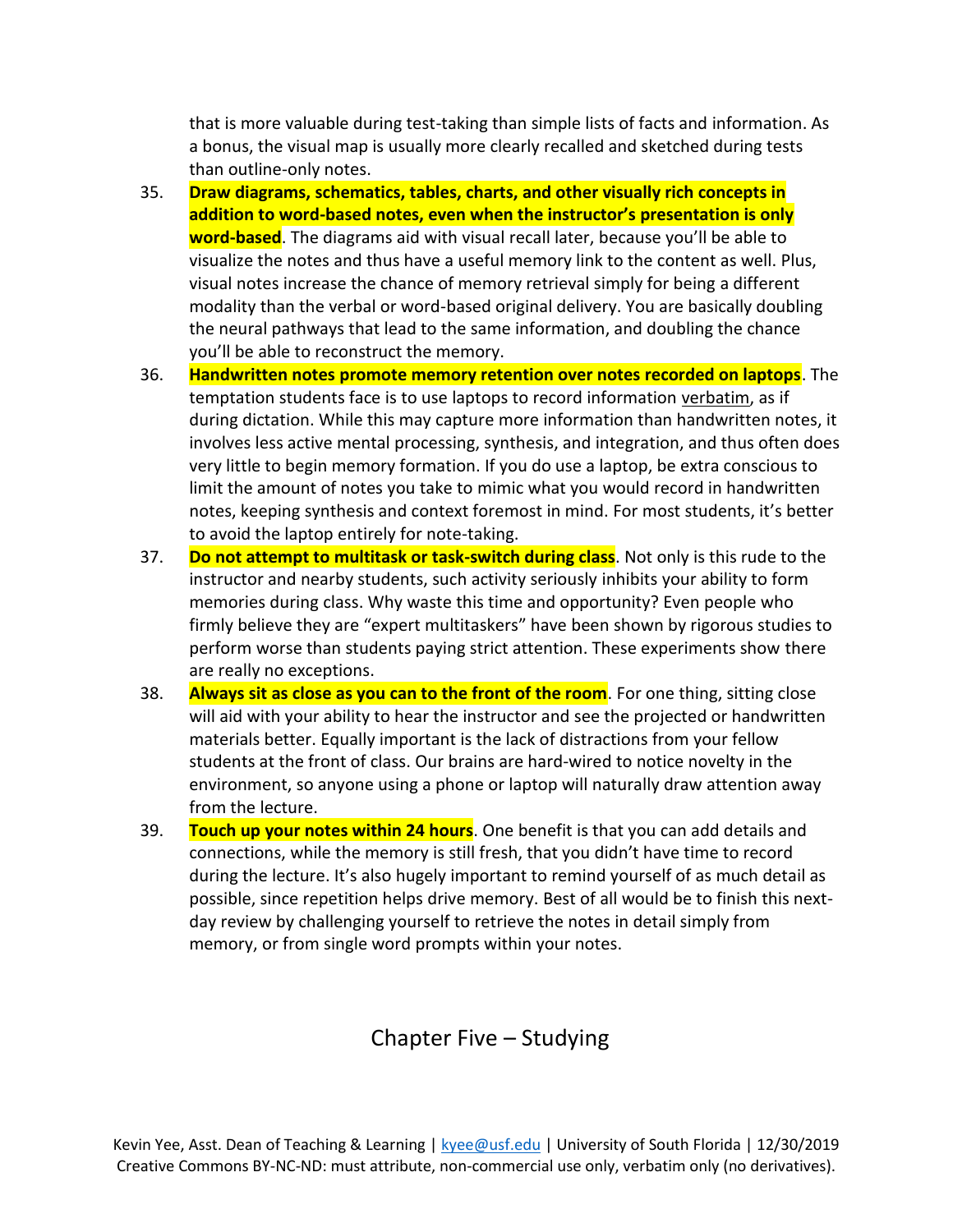- 40. **Review your notes from EVERY class at some point during EVERY day**. To take full advantage of the spacing effect, you'll want to dedicate at least 10-20 minutes per day for each class, obviously dedicating more time to the subjects with more (or more difficult) things to memorize. Remember that this effort is separate from time spent reading!
- 41. **When memorizing, master a small set of items initially before adding additional terms**. It does little good to tackle a long memorization list all at once, as you will overwhelm your abilities. The concept of cognitive load (how much your brain can process at one time) dictates that it is best to start small (perhaps as few as seven items) and then add a few each time you quiz yourself on the set.
- 42. **Vary the kind of retrieval practice you perform**. If you only ever study with flash cards where you challenge yourself to name the concept that matches the longer definition, you will struggle if asked on the test to write out a full definition of a term that, by itself, seems very familiar. Your brain will only remember what you make it practice, so use flash cards and similar programs/apps in both directions. Some apps also challenge you to write down the answer as a fill in the blank, which provides even more effective practice.
- 43. **Treat every study session like you are preparing for a cumulative final exam**. Retrieval of memories becomes easier with repetition, and if you take mastery of the material seriously throughout the term, final exams are much less stressful or difficult. The best approach to take is to learn the material as if you had to teach it. One strategy is to mentally elaborate on the notes beyond what's written. Remember to address both surface memorization tasks and deep conceptual issues.
- 44. **Review multiple subjects at the same time, such that you're constantly switching between them**. Mixing practice even between subjects has been shown to increase performance. It may seem counter-intuitive, but experiments with flash cards (or the digital equivalent) show that the biggest gains in long term memory come from practice that mixes up various classes in one study session. Your ultimate goal is to prove you can solve problems and offer definitions without need of expert help, such as the textbook or professor.
- 45. **Examine the context until you truly comprehend why these facts or skills are relevant for you**. Your brain is hard-wired to forget material it thinks you don't need, such as the color of your bath towel six years and four months ago, or where you parked your car in each day of the past month. Simply put, your brain will remember only those things it considers relevant to itself, so if you want to remember something, you have to actually believe it's important and relevant. Chase context and relevance until you find it. Otherwise, the physiology of the brain and its use of neural pathways will actually work against your ability to remember.
- 46. **Convince yourself that you like every subject you are studying**. Since the structures of the brain used to store short-term memories are associated with emotions, it's absolutely true that hating a subject literally makes it harder for your brain to learn it (and vice versa: liking it makes it easier to learn). If this doesn't come naturally to you, try finding the positives where you can, and build upon them. You might try to think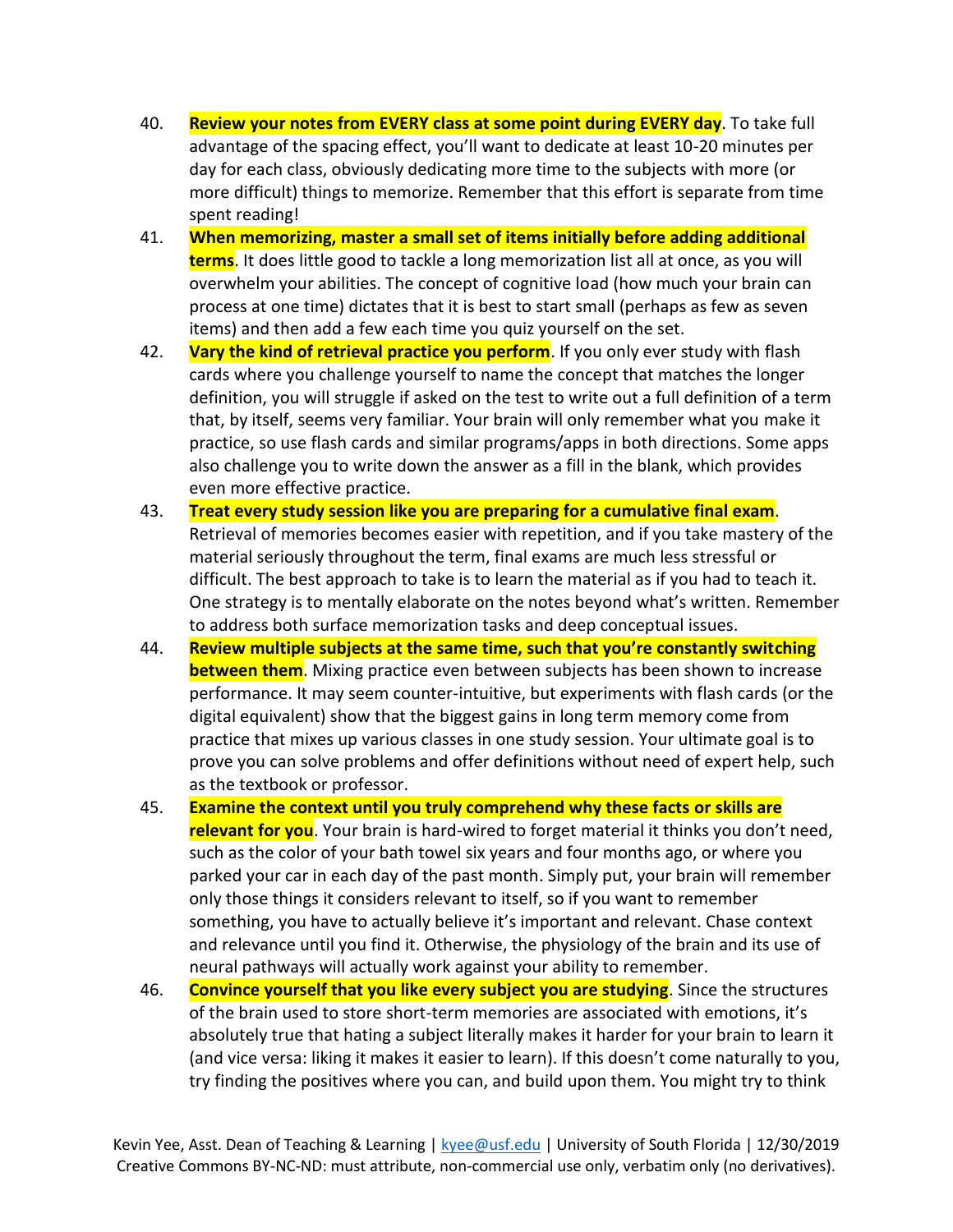of a future situation where you might apply the concept or skill, for instance, to alter your feelings about the subject matter.

- 47. **Do not re-read the textbook as a form of studying**. Experiments have shown very low benefits to re-reading entire chapters before a test. Assuming the text was read once originally, any time allotted for re-reading would be better spent using existing notes to challenge yourself to retrieve as much as possible.
- 48. **Study with a partner or group when possible, during which time you should actively quiz and challenge each other**. Because memories are associative, you'll double your chances of recall when your brain encounters the material in more than one modality. Explaining concepts and definitions to others in a group serves the dual purpose of helping the speaker (enhanced chance for recall) and the listeners (alternate explanations for the content).
- 49. **When studying alone, choose an environment that maximizes your ability to focus**. The chair you choose should be comfortable enough that you can remain here for a significant time during study, but not so comfortable that you become tempted to nap. Depending on the task, it may be better to study without any music, but for some tasks, music without words can aid in the focus. Music with lyrics might distract you from your focus, which is not optimal.
- 50. **Create a study plan that includes breaks, and stick to it**. Like a muscle, the brain will tire over time, and needs breaks. If you're looking for a starting point suggestion, try twenty-minute study blocks, interrupted by breaks that alternate between five and fifteen minutes. You can customize the allotment, of course, so long as you keep the focus on the study, not the breaks. Resist the temptation to multitask during a study block, and remain focused on the task at hand for optimal results.
- 51. **Review notes right before bed**. There is a demonstrated jump in performance if study notes are reviewed minutes before sleeping, as this aids with the transference to long-term memory. The cause is a process called the recency effect; your brain has the best chance of storing into long-term memory those things actively contemplated just before sleep.

### Chapter Six – Test Prep and Test-Taking

- 52. **Quiz yourself as frequently as possible**. Studies have shown that the very best type of test preparation is practice testing. More than anything else, practice testing increases grade performance on actual tests. If the instructor doesn't make practice tests available, it's a great idea to make one yourself, from scratch, and then take your own test.
- 53. **Do extra homework**. Because homework problems function like practice testing, you should complete extra homework problems beyond the required ones, especially in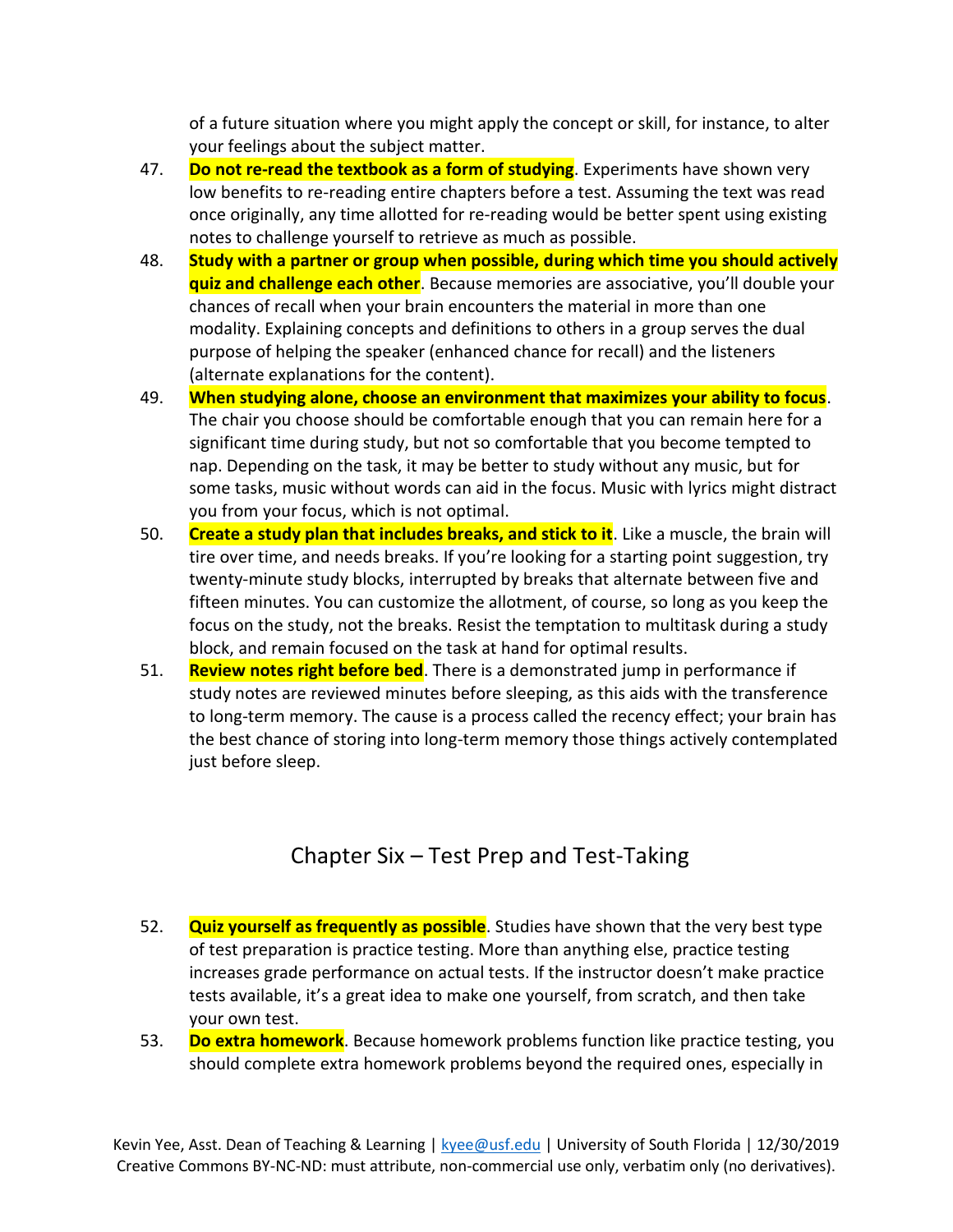classes that are difficult for you. While the temptation may be strong to stop after the required problems are finished, and doubly so if the instructor does not collect or grade the required ones, you should also do not only the minimum, but indeed every homework problem you can, unless you are absolutely convinced that you have mastered these concepts and will benefit more from study in other areas.

- 54. **Seek alternative explanations online for concepts that remain difficult for you as the test approaches**. If the textbook and your lecture notes are not sufficient to help you understand a concept, turn to online resources to find an alternate explanation. Often, the fact that the online tutorial may explain a concept from a different angle or direction proves to be very helpful.
- 55. **Sleep well the night before a test**. Studies are quite clear on comparing students who sacrificed sleep in favor of continued extended review versus those who opted instead for a full night of sleep. All other considerations being equal, those with full sleep easily out-performed those who studied more. A tired brain simply cannot operate at peak performance.
- 56. **Review notes to load concepts, terms, or formulas into working memory on the day of the test**. While cramming is far less effective for long term memory than regular study spaced out across several days, there is a short-term boost in memory if you review just before a test. Remember, however, that this should not be the only study done for that entire chapter, or all of it will be lost within 24 hours, and the final exam—not to mention the rest of your career!—will be in serious jeopardy.
- 57. **Counter test anxiety if it manifests**. Crippling anxiety about tests is very real for some students, but you need not accept its presence with resignation. Often, the anxiety stems from a belief that you cannot master this material, and as such is fundamentally a self-efficacy problem. Use your extensive study, homework solving, and test-preparation to assure yourself that you can, in fact, perform this work. Other calming techniques such as focused breathing or meditation may help as well.
- 58. **Scan the test when you first receive it with an eye toward creating a strategy of what to work on first**. Some tests have sections that are worth far more points than others, and it's not uncommon for these more important sections to come last on the test. It may be wise to complete this part of the test first, especially if the remaining portions can be done quickly if time runs short. Or you may consider a strategy that apportions time in a certain way. The point is to scan the entire assessment first and formulate a strategy to give you the best chance to earn maximum points.
- 59. **If you must guess, guess wisely**. The correct answers to multiple-choice questions can sometimes be deduced from available clues, even if you don't have the underlying knowledge. If three of the available choices use a parallel structure but one is not like the others, this may indicate the one to choose (though not always). A process of elimination will be useful if you know some of the related knowledge, or if you know for sure what is not a correct answer. Absolute terms may provide hints to the correct answer. Any phrasing that uses words such as "always" and "never" might be approached with suspicion.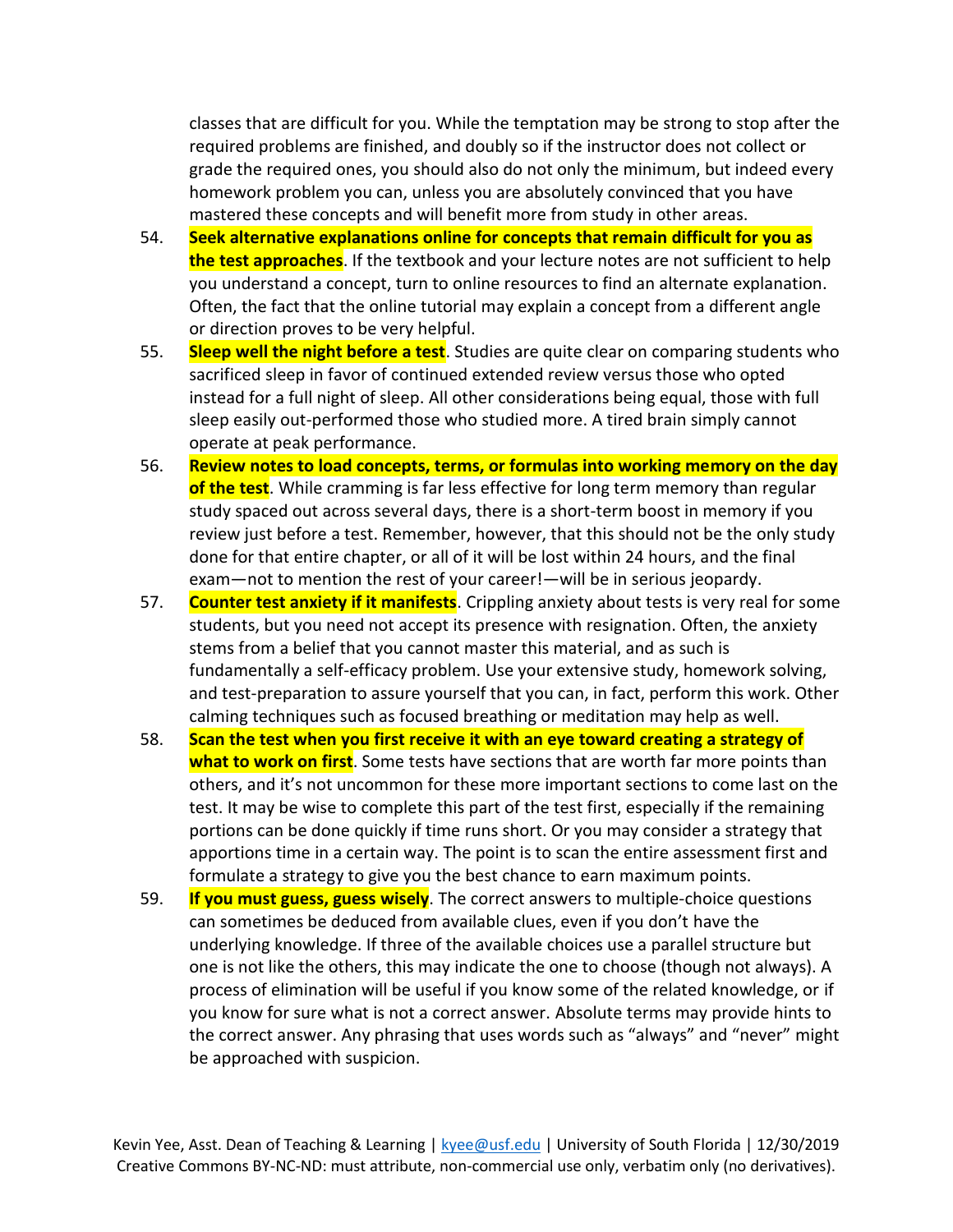- 60. **Tests that require longer written answers of a paragraph or more will always benefit from a plan, even if minimal**. Pause to reflect at least one minute, and maybe much longer, to think about various ways to address the writing prompt fully. A brief outline is a must, and some kind of topic sentence is ideal, though you need not overthink having a fully original thesis.
- 61. **Use leftover time to double-check your work instead of turning in the test immediately**. For some reason, students seem inclined to hand in the test as quickly as they can, but this momentary burst of relief is often not worth the cost to the grade. Take the time to perform a double-check of your work, especially in disciplines where there may be more than one way to find a solution. In instances where you remain uncertain, do not automatically dismiss your first instinct, particularly if you are prone to overthinking.

#### Chapter Seven – Writing Essays

- 62. **Start essays early!** As experienced graders of student work who have been exposed to hundreds of other examples, faculty are expert at detecting work done at the last minute. Various elements such as spelling, syntax, and rudimentary or incorrect concepts weaken such assignments. Since these projects are often weighted heavily in the overall grade, it's important to give them the attention they deserve.
- 63. **Understand (or seek) the rationale for this writing assignment**. If you don't know the skill that this assignment is designed to measure, it's easy for misalignment (and negative grade ramifications) to creep in. By contrast, if you do know it, it will be much easier to ensure you're hitting the necessary marks to get a good grade. If the instructor doesn't automatically provide the purpose, ask for it, or fill in the blanks yourself.
- 64. **Analyze the grading criteria**. If it's not present, ask the instructor how the grade is determined. You'll want a clear understanding about how to focus your energies before you start writing, as well as a chance during the revision process to perform a frank double-check on whether you're likely to earn a high score in each category.
- 65. **Isolate your target audience clearly**. Often the writing prompt will include this information, but if it does not, seek clarification from the instructor. Knowing who the target audience is will help you calibrate the level of explanation correctly. Without this information, you run the risk of over-explaining things that are understood, or alternately assuming too much is previously understood when in fact your job is to unpack those concepts.
- 66. **Finalize your main idea BEFORE writing or even creating an outline**. It's inefficient, and sometimes even dangerous, to compose your essay before you know what your main argument will be. In some disciplines the main idea needs to be an original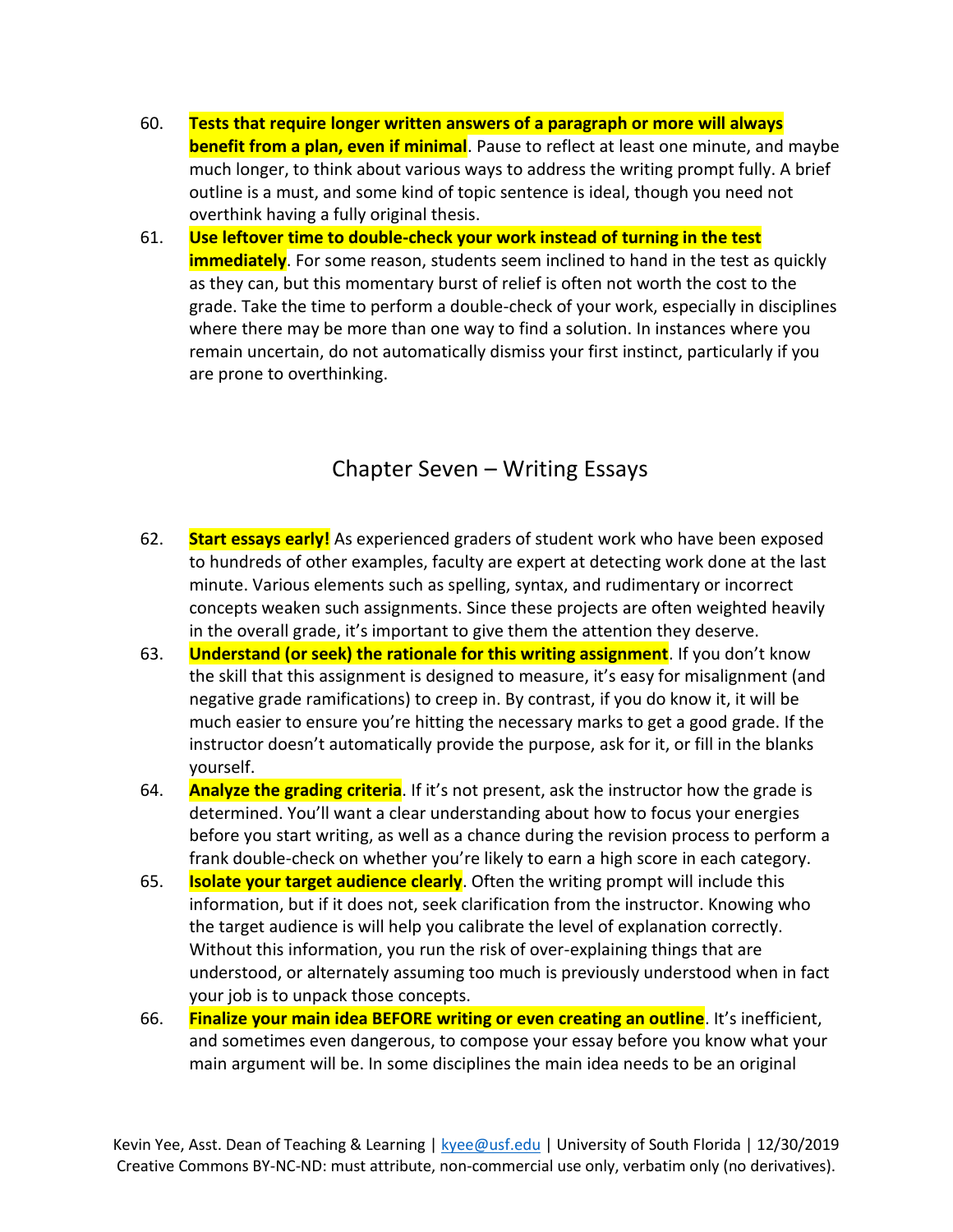thesis. Since instructors sometimes have very specific expectations about what the thesis should look like, clarify whatever questions are not addressed by the writing prompt. If possible, try to run your thesis statement by your instructor for approval prior to completing the first draft. This will give you an opportunity to ensure that you are on the right track early and, if not, to revise.

- 67. **Create an outline of your paper before writing it**. A bulleted or numbered-list format is fine, but the major ideas should be written with the thesis specifically in mind. Each numbered item represents a paragraph-length argument, and all of them together should sufficiently support and advance the thesis. Sub-bullets can help you organize the various pieces of evidence you plan to use.
- 68. **Develop a brainstorming method that allows you to add incremental items over time**. Note-taking apps are ideal homes for outlines because you have easy access to them at odd times. You should ruminate about your argument and pieces of evidence whenever you have down time across several days. As ideas come to you while riding the bus or waiting for other classes, hurry to record them in your outline. Over time, this will make your essay even stronger once you finally sit down to write it—another great reason to start early.
- 69. **View a template or sample appropriate to this discipline**. A great final step before you start writing is to study a sample essay similar to this assignment, as this can help calibrate the tone, audience, and analysis properly before you begin your own composition.
- 70. **Try "freewriting" if starting out with a blank page is daunting**. Many students encounter writer's block at the beginning of a project; a great way to counteract that is simply to start writing the middle parts of your argument without worrying about syntax, spelling, or grammar. The idea is to start the creative juices flowing as a warm-up, and then clear the page to start composing real sentences. As noted earlier, this composition phase needs to happen early—NOT the night before it is due. You need time to evaluate your draft in the cold light of day, partly to ensure that it makes equal sense when approaching it with fresh eyes.
- 71. **Make sure you are sufficiently informed about your topic BEFORE you start writing**. Often, writers who struggle with writer's block need to do more research. Once you understand your topic and a few scholarly perspectives surrounding it, it should be easier to add your own ideas to the discussion or synthesize the ideas of others. Also, you will not generally want to write a paper from your own perspective and then sprinkle in evidence as an afterthought. It is ideal to first understand the major arguments pertaining to your topic and then identify your own perspective as it is situated within this scholarly conversation.
- 72. **Try writing the introduction and conclusion last**. This enables them to parallel each other in scope and promise, and you will have the best chance to fully capture the arguments contained in the paragraphs between. Plus, they are easier to write after the body paragraphs are drafted. However, it is generally ideal to start with a working thesis statement, so you at least know the scope of your paper's claim. Remember to be flexible, as this thesis might (and likely will) evolve as you write.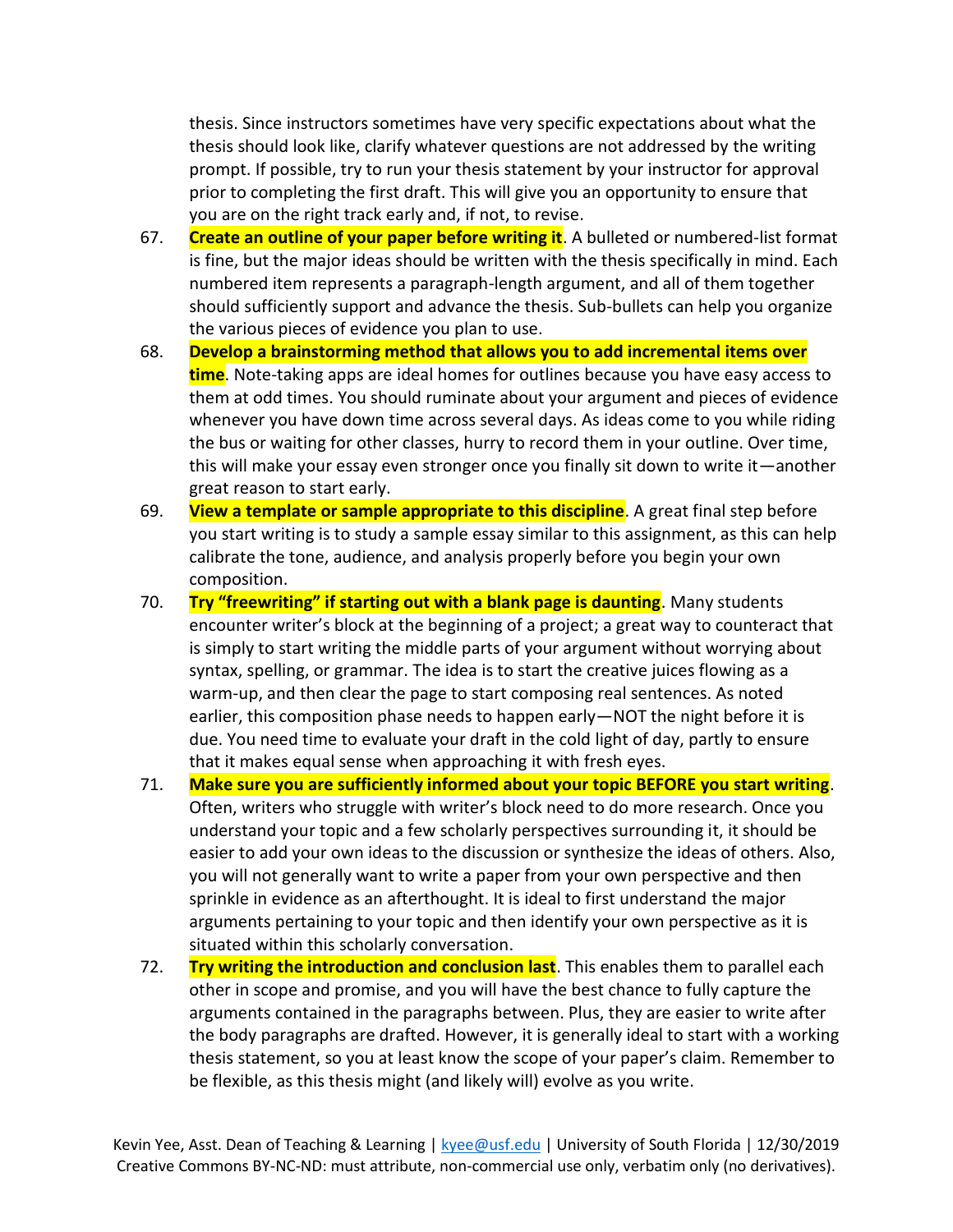- 73. **Evaluate the introduction and conclusion side by side**. Does the conclusion live up to the promise of the introduction? If not, be open to large-scale adjustments to both. Does the introduction adequately set up and define concepts you will incorporate into your thesis? Does it start generally enough (but not TOO generally)? Does the conclusion properly situate your findings in a wider context?
- 74. **Find a peer editor for ideas and arguments**. You're looking for someone to help with the conceptual elements of the essay at this point, not fixing grammar or spelling. That makes a classmate arguably a better choice than other friends you may have. At this point in the revision process, you need to stay highly willing to discard entire subarguments and paragraphs. Keep in mind that the ultimate goal is a strong and cohesive argument, not finishing early.
- 75. **Re-write individual sentences throughout the body of the essay, even though you think you don't need to**. The work of writing, author Stephen King once claimed, is actually re-writing. Modern software makes it easy to think of the work being done and now needing only minor tweaks, but that kind of activity is editing, not rewriting.
- 76. **Create a reverse outline as a final double-check**. After the essay is fully written and has undergone significant re-writing, the final versions of the paragraphs may have shifted significantly from the original intent. For an argument to be fully convincing, its constituent parts need to meet certain tests. Do these sub arguments provide sufficient exploration of the issues to make the case? Are there any missing components which normally would be necessary to complete the argument? Reducing your body paragraphs to one sentence summaries can help you identify if the component paragraphs offer all necessary and sufficient sub-arguments for the main argument to be proven.
- 77. **Find a peer editor for proofreading**. For surface-level problems like spelling, punctuation, and readability, it helps to have someone other than you read the essay with a pen in hand. As a last resort, proofread your own paragraphs in backwards order, a trick that will help you focus on sentence mechanics without becoming distracted by the argument.
- 78. **Read your work out loud**. In most cases, reading your paper out loud will allow you to catch grammatical errors and enhance your style. While our eyes will often "fix" errors for us as we read quickly, reading out loud forces us to slow down and catch problems we would otherwise miss.

### Chapter Eight – Online Classes

79. **Explore the navigation of each course until you fully understand it**. Every instructor assembles online courses differently, and you want to ensure you know where to find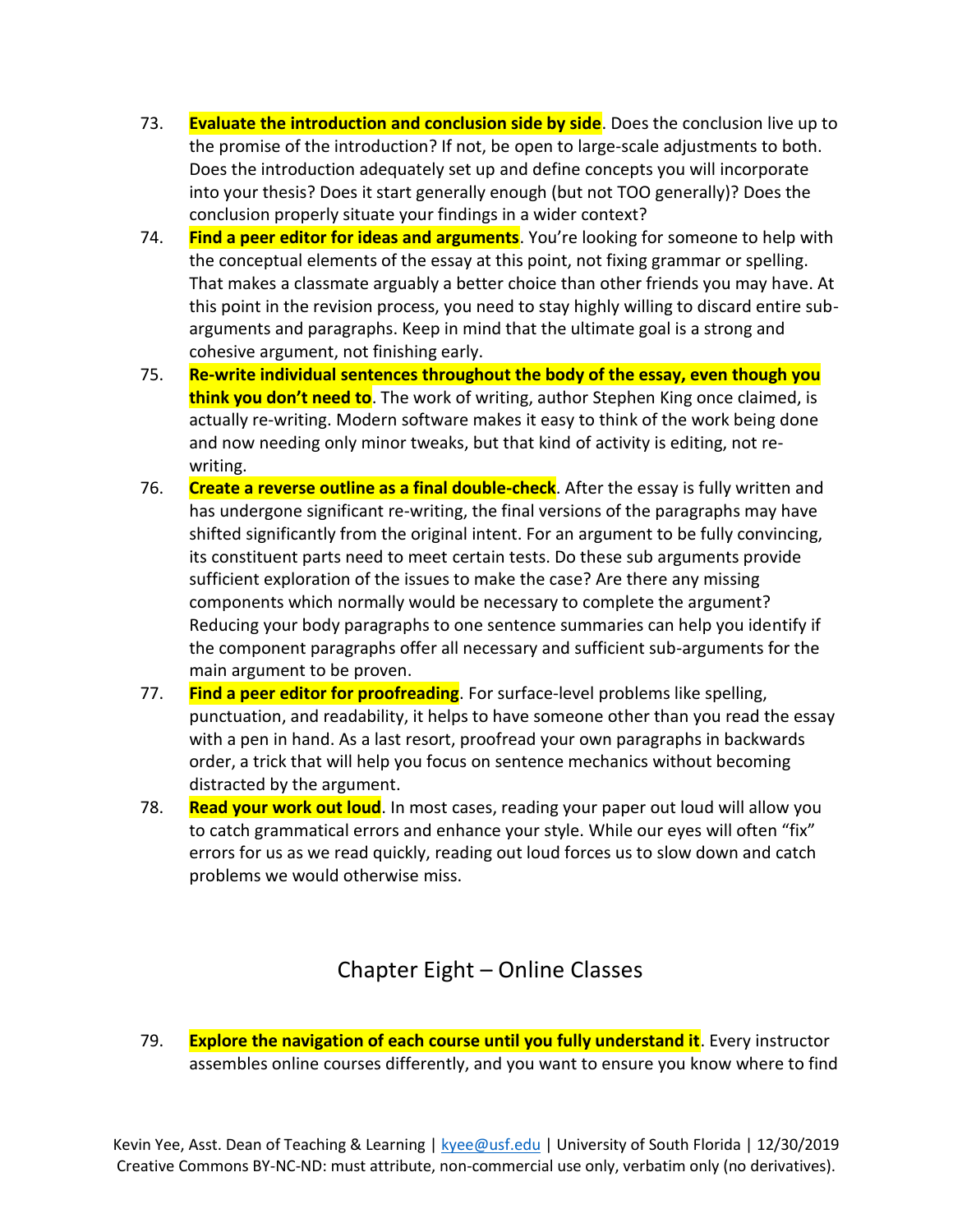assignments, due dates, content, and grades. Do not assume that every instructor will use the same logic in what to click and when, or how to access each module!

- 80. **Early in the semester, map out due dates for major assignments and create a plan to complete them**. Add not only due dates, but also milestones toward completion (outline, first draft, etc.) to your personal calendar system. Be sure to block out time on the calendar for working on these milestones, as well as the self-imposed due dates themselves.
- 81. **Log in daily and check on every course**. Instructors might send emails or attachments that need immediate attention, of course, but your daily check-in should go deeper than that. Studies show that engaging in the content every day, or as close to daily as you can, improves learning and grades. Reviewing the content at regular intervals allows for steady progress, and also the deepest kind of learning.
- 82. **Study offline the same way you would for a face-to-face course**. It's easy to approach an online course by just working through the given tasks, but this is not ideal. You should view the online tasks as equivalent to the time spent going to lecture (and maybe also doing the required reading) for a face-to-face class. Employ the same study habits of spaced retrieval practice while offline to truly learn the material. You might also want to engage with classmates online or in person to review and discuss course content. Time on task alone, especially if it's mentally passive, will not lead to learning.
- 83. **When posting to discussion boards, always seek to add substantive value so that you are advancing the conversation**. Posted replies that are fundamentally some version of agreeing with a previous poster neither help you understand the material better nor often lead to full credit for the assignment. In general, aim to give discussion board posts as much thought as you would a spoken comment in a faceto-face class.
- 84. **Avoid the temptation to cheat, even when you think you won't get caught**. For one thing, you should know that instructors have powerful tools within the online software to detect cheating on tests—sometimes it's a proctoring software that will use your own webcam to monitor you, and other times it's the course itself recording as you switch browsers while taking the test. It is harder to get away with cheating online than you might think. But even more importantly, cheating truly means cheating yourself. By not learning the material, you are exposing yourself to risk in your later career, and simultaneously short-changing yourself on the very material you are paying all that tuition for!

## Chapter Nine – Wellness and Time Management

85. **Insist on more sleep than you think is the minimum**. Getting enough sleep to avoid feeling tired is a common starting point, but it's insufficient. Deep sleep is the only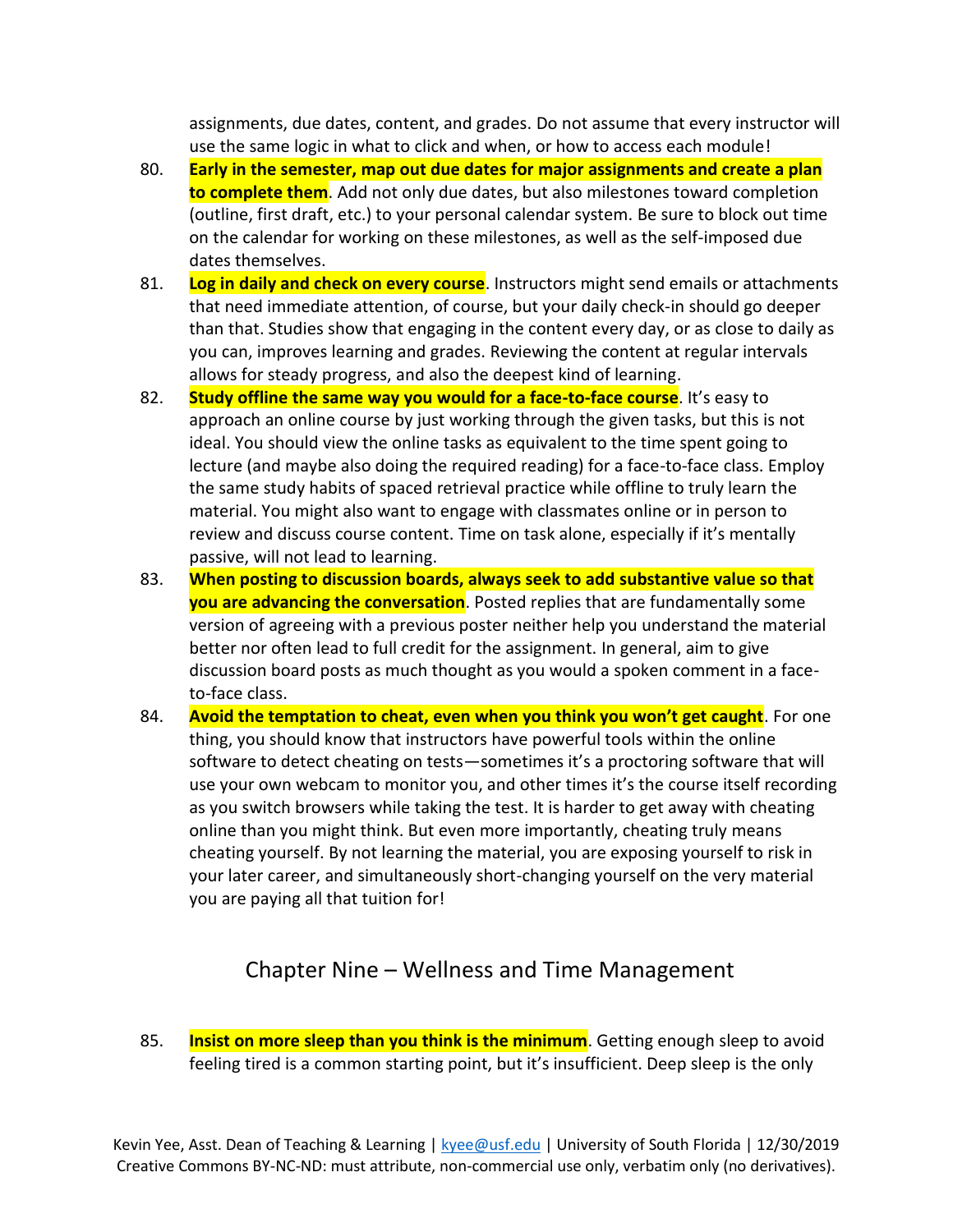time your brain encodes long-term memories out of the supply of short-term memories, so without sufficient deep sleep, your brain literally has a harder time learning the material and concepts you're being asked to master. Most students need a minimum of 7-8 hours of sleep per night, but some may need more than eight.

- 86. **Eat properly to keep your brain functioning at peak levels**. Because the brain is an organ that needs the right levels of water, nutrients, and electrolytes, proper nutrition isn't just about avoiding weight gain (or unnatural weight loss, for that matter). It's also important for optimal brain function. Without proper nutrition, your brain will be literally unable to learn the academic material you're given.
- 87. **Develop a calendar system and use it consistently**. Whether you choose a paper system or an app, your first step should be to block off your classes. Then, schedule individual events with real dates rather than assuming every week will be the same. Schedule study time into your calendar the same way you would a class, and treat that time as non-negotiable. You will want to dedicate at least three hours per week (and possibly as many as six) for each class. Obviously, classes with heavier reading or memorization loads will take more time. It's better to budget conservatively and end up with too much time allotted to study than the reverse.
- 88. **Schedule time for entertainment on the calendar as well—this is part of effective time management**. In fact, it's a necessity for a fully healthy brain. Trying to work all the time truly will lead to burnout. As you schedule fun activities, remember to not allow them to overshadow your academic duties.
- 89. **Because life intervenes, you do want some time to be fully unscheduled on your calendar**. If you try to schedule every last hour, you're likely to create other problems when chores or other necessary life events occur. If no other duties pop up, treat this found time as additional time for entertainment (which you can do because you already responsibly allotted all the necessary time to academics previously).
- 90. **Keep balance a primary focus**. A rigorous approach to calendaring will help with the balance you are striving for, but your mental attitude about balance must go beyond this. Certainly balance is a relevant concept to overeating, alcohol use, or unhealthy habits like smoking. But discipline is also needed to ensure that fun does not take over, and eclipse your academic reasons for being at college. Hint: video games are a particular problem for some students.
- 91. **Exercise is a key component of proper health**. The benefits go far beyond weight control; exercise invigorates the mind and provides absolutely measurable benefits to academics and brain function. Put simply, your brain will function at its maximum potential when paired with a healthy body that is exercised regularly.
- 92. **Make mental health a priority**. This broad topic extends in many directions. You'll want friends so you can socialize, as there is ample evidence that a college experience without socialization can be so lonely that some students in that situation drop out. Develop practices to minimize stress, which could include yoga or meditation. Most importantly, consult a professional if you start to feel overwhelmed or hopeless. Mental health is the bedrock of fruitful academic exploration, and if you feel things are off, don't hesitate to seek help on campus.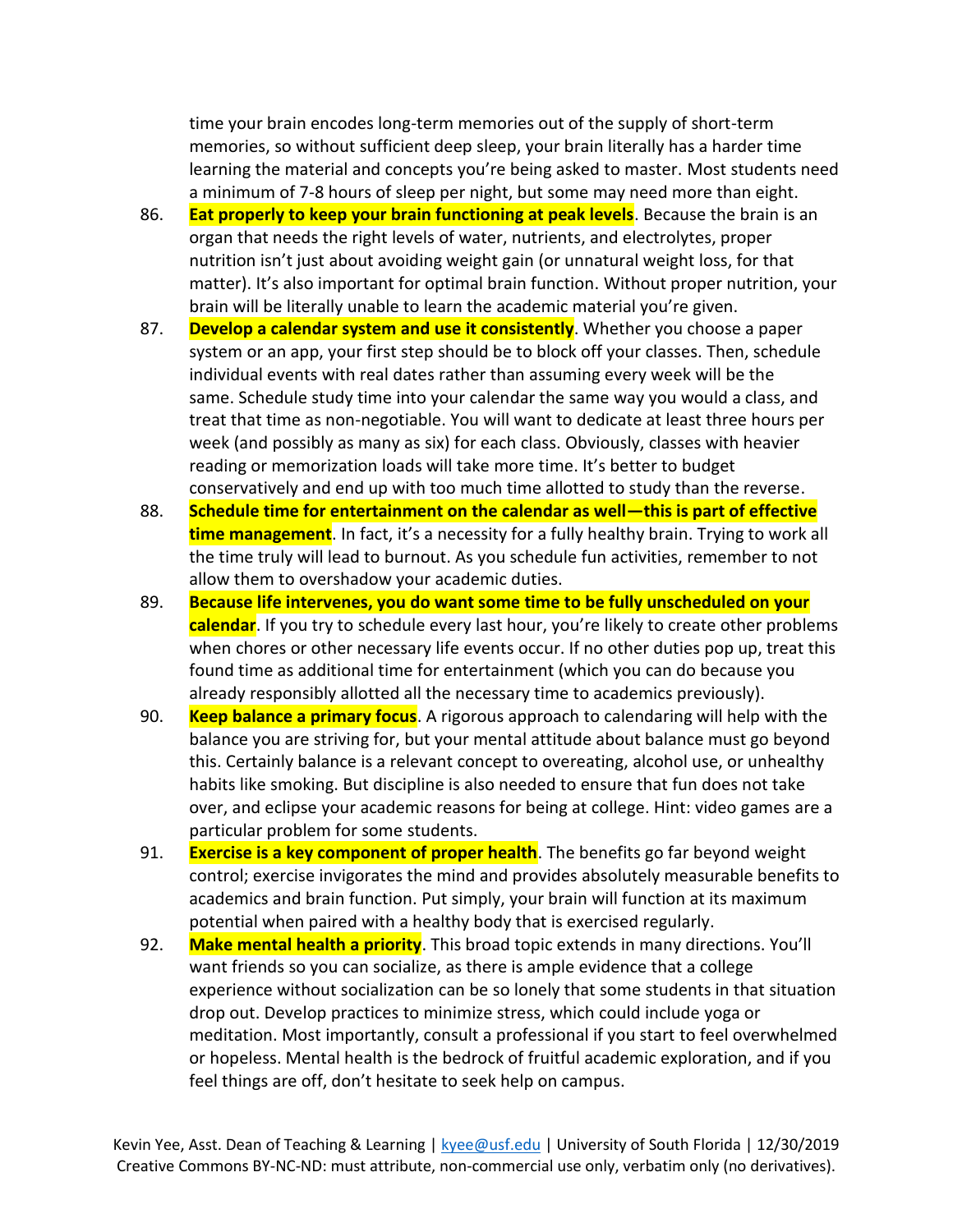## Chapter Ten – Faculty Expectations: What Faculty Want You to Know

- 93. **Use professional titles and a respectful tone in all interactions with faculty**. Of course it is disrespectful to use first names, even when they do so with you, but you should also avoid using Mr., Mrs., or Ms. unless explicitly told to do so. It's better to assume that every instructor has a Ph.D. and thus refer to them as Dr. as your default. If they wish to be called anything else, they will let you know.
- 94. **Actually read through the syllabus**. While this may seem like drudgery, the syllabus is usually painstakingly built by the instructor to answer the kinds of questions students ask mid-semester. It's off-putting to faculty when students ask questions that are easily answered by checking the syllabus, so always look there before asking.
- 95. **Finish the assigned readings before each class period**. Instructors design class time, lectures, and activities with the assumption that you've done the reading. If you haven't, you'll only be able to realize a fraction of the learning and depth intended, even if it sometimes deceptively looks like the class time taught you everything you need to know. Even in those cases where the lecture appears to be addressing the same topics as the reading, you will be in a much stronger learning position if the lecture serves as reinforcement and clarification, rather than introduction to the content.
- 96. **Assume you should spend two hours on reading, studying, and homework for every hour spent in class**. The 2:1 ratio (which some instructors know as a 3:1 ratio, which was more common several years ago) means that a 3-credit class should result in six hours per week spent outside of class. That time must include study, memorization, note-review, and self-quizzing. If your reading and/or homework load is so heavy that you already spend six hours without study, you'll simply need to dedicate more time to that class. The study time is truly THE key component to actually learning material, and should never be skipped.
- 97. **Complete the assigned homework even if it's never collected**. The instructor designed the learning environment with specific practice in mind, and if you skip the homework because you figured out over time that it's never collected and/or graded, you are robbing YOURSELF of the ideal learning environment. Instructors do not lightly assign work just to keep students busy; the homework tasks are specifically chosen to practice key skills. If you find that you would like to review these assignments with instructors, make an appointment to visit their office hours.
- 98. **Be present, attentive, and active in class**. This sounds like an obvious statement, but in almost every class, there are nevertheless students who feel that attendance, staying awake, and paying attention without multitasking are optional. All of these activities irk instructors to various degrees, and as you know by now, all of them also hinder your ability to learn.